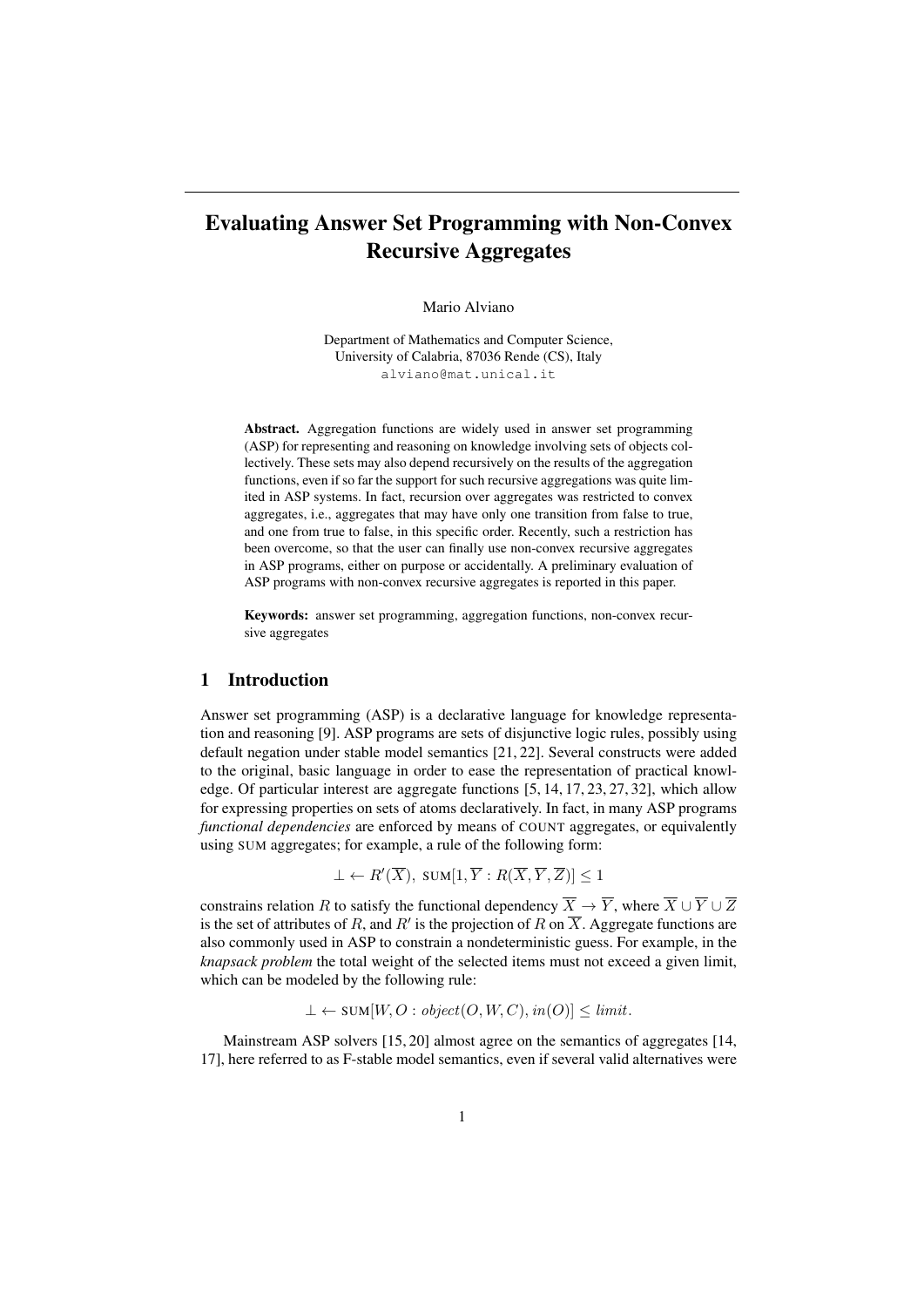also considered in the literature [23, 30, 31, 33]. It is interesting to observe that F-stable model semantics was proposed more than a decade ago, providing a reasonable semantics for aggregates also in the recursive case. Indeed, it is based on an extension of the original program reduct, and on a minimality check of the stable model candidate resembling the disjunctive case. Despite this, for many years the implementation of Fstable model semantics was *incomplete*, and recursion over aggregates was restricted to *convex* aggregates [28], the largest class of aggregates for which the common reasoning tasks still belong to the first level of the polynomial hierarchy in the normal case [3]. In fact, convex aggregates may have only one transition from false to true, and one from true to false, in this specific order, a property that guarantees tractability of model checking in the normal case.

However, non-convex aggregations may arise in several contexts while modeling complex knowledge [1, 11, 13], and there are also minimalistic examples that are easily encoded in ASP using recursive non-convex aggregates, while alternative encodings not using aggregates are not so obvious. One of such examples is provided by the  $\Sigma_2^P$ complete problem called *Generalized Subset Sum* [6]. In this problem, two vectors u and  $v$  of integers as well as an integer  $b$  are given, and the task is to decide whether the formula  $\exists x \forall y (ux + vy \neq b)$  is true, where x and y are vectors of binary variables of the same length as u and v, respectively. For example, for  $u = [1, 2], v = [2, 3]$ , and  $b = 5$ , the task is to decide whether the following formula is true:  $\exists x_1x_2 \forall y_1y_2(1 \cdot x_1 +$  $2 \cdot x_2 + 2 \cdot y_1 + 3 \cdot y_2 \neq 5$ . Any natural encoding of such an instance would include an aggregate of the form SUM $[1 : x_1, 2 : x_2, 2 : y_1, 3 : y_2] \neq 5$ . Luckily, a complete implementation of F-stable model semantics for common aggregation functions has been achieved this year by means of a translation combining disjunction and saturation in order to eliminate non-convexity from aggregates [4].

The aim of this paper is to evaluate a few problems that can be encoded in ASP using recursive non-convex aggregates. The tested programs are processed by the rewritings presented in [4], which are implemented in a prototype system written in Python that uses GRINGO and CLASP. In a nutshell, aggregates are represented by specific standard atoms, so that the grounding phase can be delegated to GRINGO [19], and the numeric output of GRINGO is then processed to properly encode aggregates for the subsequent stable model search performed by CLASP [20]. The focus of the paper is on programs using SUM aggregates, even if the tested system also supports several other common aggregation functions such as COUNT, AVG, MIN, MAX, EVEN, and ODD.

### 2 Background

Let V be a set of propositional atoms including  $\bot$ . A propositional literal is an atom possibly preceded by one or more occurrences of the *negation as failure* symbol <sup>∼</sup>. An aggregate literal, or simply aggregate, is of the following form:

$$
SUM[w_1: l_1, \ldots, w_n: l_n] \odot b \tag{1}
$$

where  $n \geq 0, b, w_1, \ldots, w_n$  are integers,  $l_1, \ldots, l_n$  are propositional literals, and  $\odot \in$  $\{<,\leq,\geq,>,=,\neq\}.$  (Note that  $[w_1 : l_1, \ldots, w_n : l_n]$  is a multiset.) A literal is either a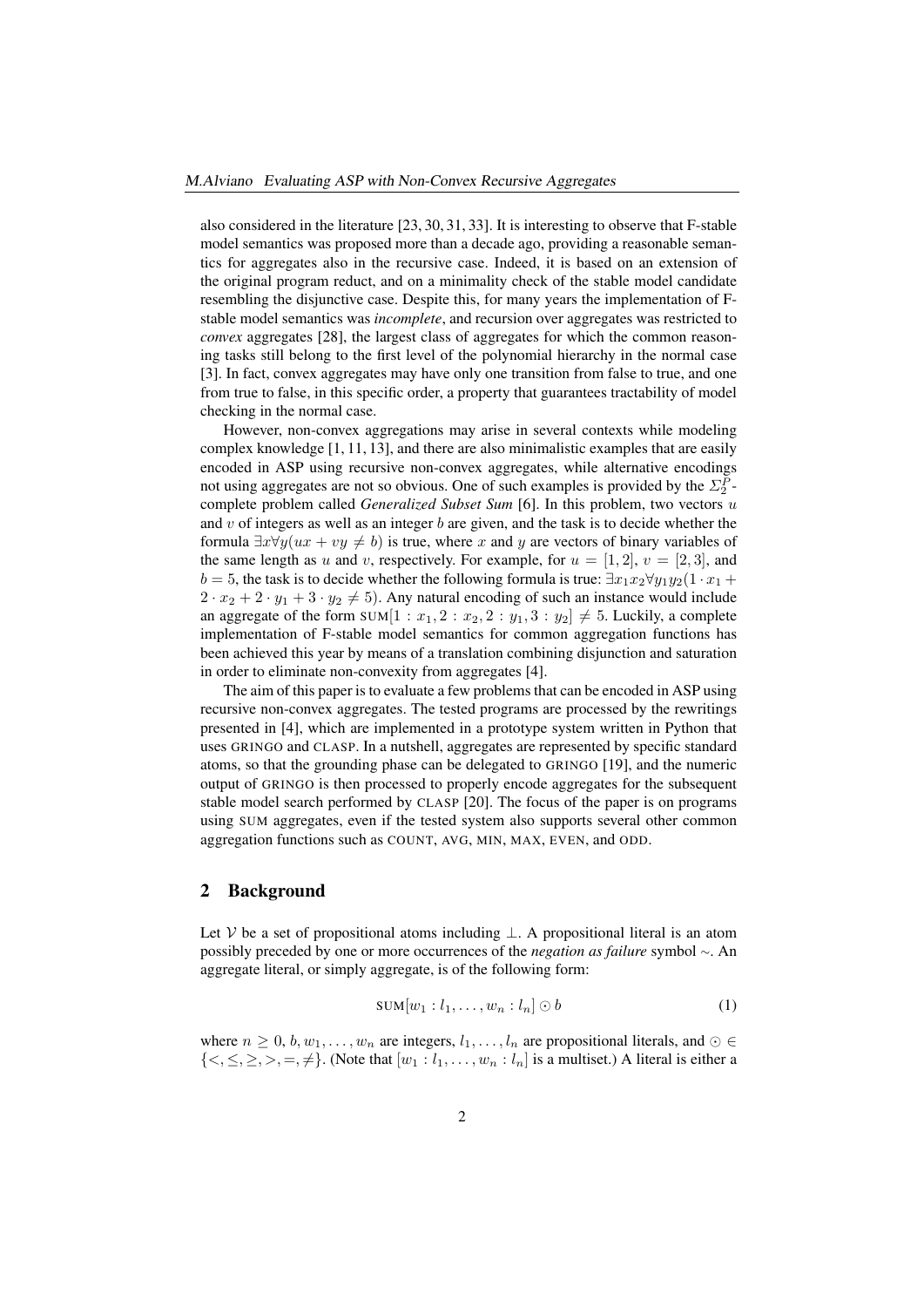propositional literal, or an aggregate. A rule  $r$  is of the following form:

$$
p_1 \vee \cdots \vee p_m \leftarrow l_1 \wedge \cdots \wedge l_n \tag{2}
$$

where  $m \geq 1$ ,  $n \geq 0$ ,  $p_1, \ldots, p_m$  are propositional atoms, and  $l_1, \ldots, l_n$  are literals. The set  $\{p_1, \ldots, p_m\} \setminus \{\perp\}$  is referred to as head, denoted by  $H(r)$ , and the set  $\{l_1, \ldots, l_n\}$  is called body, denoted by  $B(r)$ . A program  $\Pi$  is a finite set of rules. The set of propositional atoms (different from  $\perp$ ) occurring in a program  $\Pi$  is denoted by  $At(\Pi)$ , and the set of aggregates occurring in  $\Pi$  is denoted by  $Aq(\Pi)$ .

*Example 1.* Consider the following program  $\Pi_1$ :

 $x_1 \leftarrow \sim x_1$   $x_2 \leftarrow \sim x_2$   $y_1 \leftarrow$  unequal  $y_2 \leftarrow$  unequal  $\perp \leftarrow$  ∼unequal unequal ← SUM $[1 : x_1, 2 : x_2, 2 : y_1, 3 : y_2]$   $\neq$  5

As will be clarified after defining the notion of a stable model,  $\Pi_1$  encodes the instance of Generalized Subset Sum introduced in Section 1.

An *interpretation* I is a set of propositional atoms such that  $\perp \notin I$ . Relation  $\models$  is inductively defined as follows:

- $\text{-}$  for  $p \in \mathcal{V}, I \models p \text{ if } p \in I;$
- $I$   $\models \neg l$  if  $I \not\models l$ ;
- $I \models \text{SUM}[w_1: l_1, \ldots, w_n: l_n] \odot b \text{ if } \sum_{i \in [1..n], I \models l_i} w_i \odot b;$
- for a rule *r*, *I*  $\models$  *B*(*r*) if *I*  $\models$  *l* for all *l* ∈ *B*(*r*), and *I*  $\models$  *r* if *H*(*r*) ∩ *I* ≠ ∅ when  $I \models B(r)$ ;
- for a program  $\Pi, I \models \Pi$  if  $I \models r$  for all  $r \in \Pi$ .

For any expression  $\pi$ , if  $I \models \pi$ , we say that I is a *model* of  $\pi$ , I satisfies  $\pi$ , or  $\pi$  is true in I. In the following,  $\top$  will be a shorthand for  $\sim \bot$ , i.e.,  $\top$  is a literal true in all interpretations.

The *reduct* of a program  $\Pi$  with respect to an interpretation  $I$  is obtained by removing rules with false bodies and by fixing the interpretation of all negative literals. More formally, the following function  $F(I, \cdot)$  is inductively defined:

- $\blacktriangleright$  for  $p \in \mathcal{V}$ ,  $F(I, p) := p$ ;
- $F(I, \sim l) := \top$  if  $I \not\models l$ , and  $F(I, \sim l) := \bot$  otherwise;
- $-F(I, \text{SUM}[w_1 : l_1, \ldots, w_n : l_n] \odot b) := \text{SUM}[w_1 : F(I, l_1), \ldots, w_n : F(I, l_n)] \odot b;$
- for a rule *r* of the form (2),  $F(I, r) := p_1 ∨ ⋯ y_m ← F(I, l_1) ∧ ⋯ ∧ F(I, l_n);$
- for a program  $\Pi$ ,  $F(I, \Pi) := \{F(I, r) \mid r \in \Pi, I \models B(r)\}.$

Program F(I, Π) is the reduct of Π with respect to I. An interpretation I is a *stable model* of a program  $\Pi$  if  $I \models \Pi$  and there is no  $J \subset I$  such that  $J \models F(I, \Pi)$ . Let  $SM(\Pi)$  denote the set of stable models of  $\Pi$ .

*Example 2.* Continuing with Example 1, the models of  $\Pi_1$ , restricted to the atoms in  $At(\Pi_1)$ , are  $X, X \cup \{x_1\}, X \cup \{x_2\}$ , and  $X \cup \{x_1, x_2\}$ , where  $X = \{unequal, y_1, y_2\}.$ Of these, only  $X \cup \{x_1\}$  is a stable model. Indeed, the reduct  $F(X \cup \{x_1\}, \Pi_1)$  is

$$
x_1 \leftarrow \top \qquad y_1 \leftarrow \text{unequal} \qquad y_2 \leftarrow \text{unequal}
$$
  
unequal \leftarrow SUM[1:x\_1, 2:x\_2, 2:y\_1, 3:y\_2] \neq 5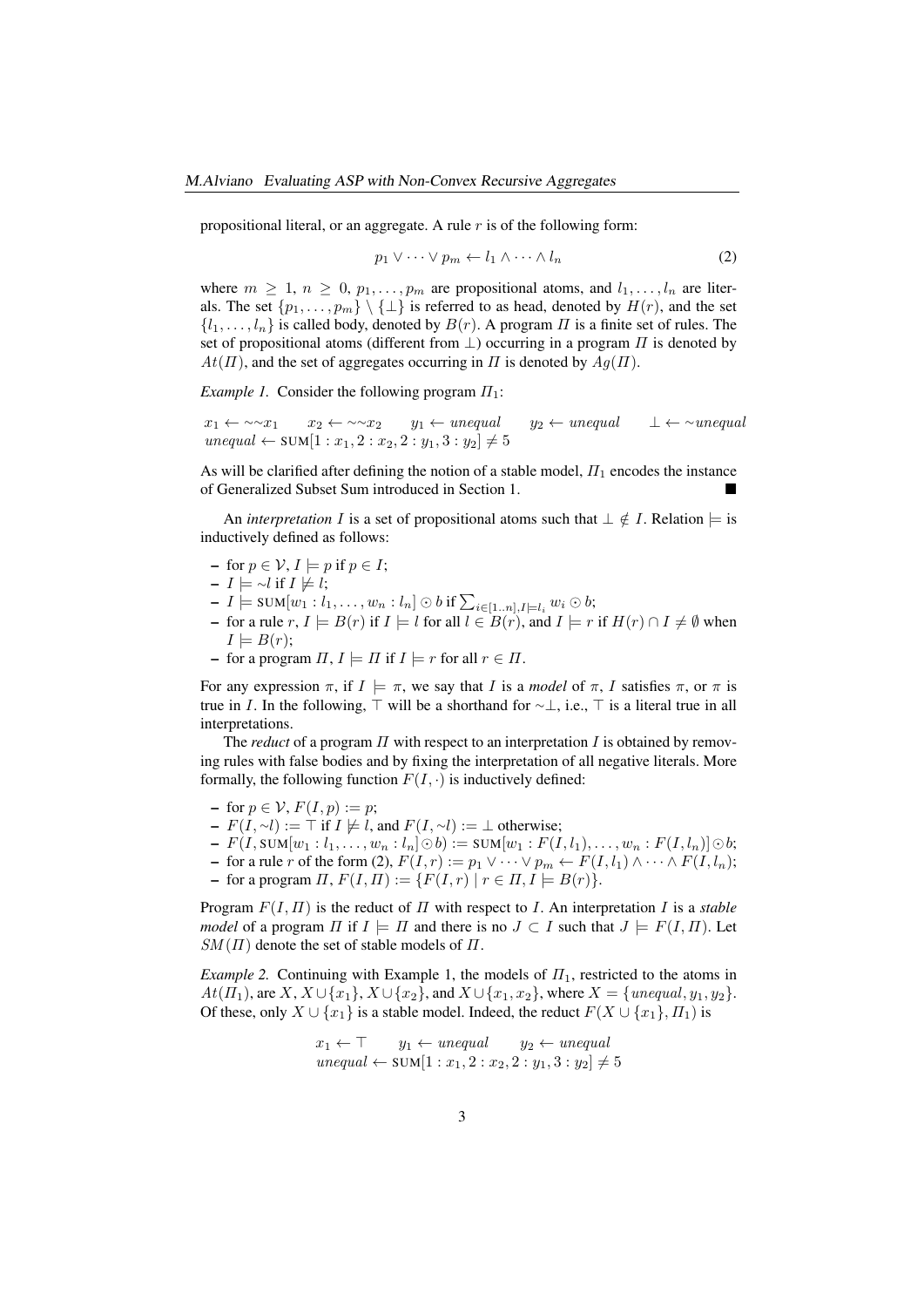and no strict subset of  $X \cup \{x_1\}$  is a model of the above program. On the other hand, the reduct  $F(X \cup \{x_2\}, \Pi_1)$  is

$$
x_2 \leftarrow \top \qquad y_1 \leftarrow \text{unequal} \qquad y_2 \leftarrow \text{unequal}
$$
  
unequal \leftarrow SUM[1:  $x_1, 2 : x_2, 2 : y_1, 3 : y_2] \neq 5$ 

and  $\{x_2, y_2\}$  is a model of the above program. Similarly, it can be checked that X and  $X \cup \{x_1, x_2\}$  are not stable models of  $\Pi_1$ .

An aggregate A is *convex* (in program reducts) if  $J \models F(I, A)$  and  $L \models F(I, A)$ implies  $K \models F(I, A)$ , for all  $J \subseteq K \subseteq L \subseteq I \subseteq V$ . If A is convex then  $I \models A$ and  $J \models F(I, A)$  implies  $K \models F(I, A)$ , for all  $J \subseteq K \subseteq I$ . Note that aggregate SUM $[1 : x_1, 2 : x_2, 2 : y_1, 3 : y_2] \neq 5$  from Example 1 is non-convex.

## 3 Non-Convex Aggregates Elimination

ASP solvers can only process sums of the form (1) in which all numbers are nonnegative integers, and the comparison operator  $\odot$  is  $\ge$ . This is due to the numeric format encoding the propositional program produced by the grounder. However, thanks to the rewritings proposed by [4], all sums can be rewritten in the form accepted by current ASP solvers. Following [4], strong equivalences can be used to restrict sums in the input program to only two forms, which are essentially (1) with  $\odot \in \{\geq, \neq\}.$  These first rewritings are given by means of strong equivalences [16, 25, 34].

**Definition 1.** Let  $\pi := l_1 \wedge \cdots \wedge l_n$  be a conjunction of literals, for some  $n \geq 1$ . *A pair*  $(J, I)$  *of interpretations such that*  $J \subseteq I$  *is an SE-model of*  $\pi$  *if*  $I \models \pi$  *and*  $J \models F(I, l_1) \land \cdots \land F(I, l_n)$ *. Two conjunctions*  $\pi, \pi'$  *are* strongly equivalent, *denoted*  $by \pi \equiv_{SE} \pi'$ , *if they have the same SE-models.* 

Strong equivalence means that replacing  $\pi$  by  $\pi'$  preserves the stable models of any logic program.

**Proposition 1** (Lifschitz et al. 2001; Turner 2003; Ferraris 2005). Let  $\pi$ ,  $\pi'$  be two *conjunctions of literals such that*  $\pi \equiv_{SE} \pi'$ . Let  $\Pi$  be a program, and  $\Pi'$  be the program obtained from  $\Pi$  by replacing any occurrence of  $\pi$  by  $\pi'$ . It holds that  $\Pi \equiv_{\mathcal{V}} \Pi'$ .

The following strong equivalences can be proven by showing equivalence with respect to models, and by noting that ∼ is neither introduced nor eliminated:

```
(E1) SUM[w_1 : l_1, \ldots, w_n : l_n] > b \equiv_{SE} \text{SUM}[w_1 : l_1, \ldots, w_n : l_n] \geq b + 1;(E2) \text{SUM}[w_1 : l_1, \ldots, w_n : l_n] \leq b \equiv_{SE} \text{SUM}[-w_1 : l_1, \ldots, -w_n : l_n] \geq -b;(E3) SUM[w_1 : l_1, \ldots, w_n : l_n] < b \equiv_{SE} \text{SUM}[w_1 : l_1, \ldots, w_n : l_n] \leq b - 1;(E4) SUM[w_1 : l_1, ..., w_n : l_n] = b \equiv_{SE} \text{SUM}[w_1 : l_1, ..., w_n : l_n] \leq b \wedgeSUM[w_1 : l_1, ..., w_n : l_n] \geq b.
```
For example,  $(E1)$  and  $(E3)$  are easy to obtain because b is integer by assumption. Similarly, (E4) is immediate by the semantics introduced in Section 2. For (E2), instead, the following equivalences can be observed: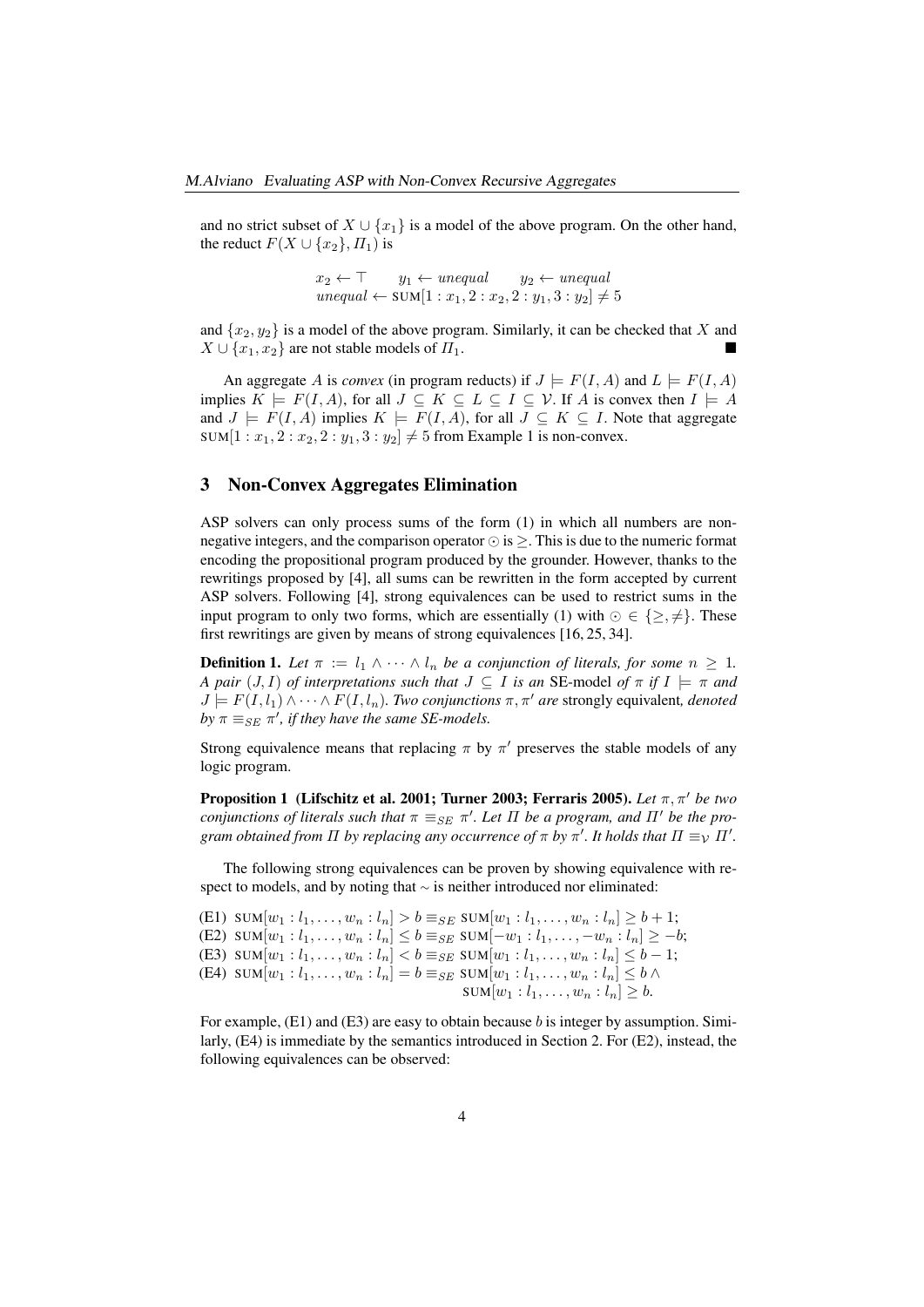- (i)  $I \models \text{SUM}[w_1 : l_1, ..., w_n : l_n] \leq b;$ (ii)  $\sum_{i \in [1..n], l \models l_i} w_i \leq b;$ (iii)  $\sum_{i\in[1..n],\ I\models l_i} -w_i \geq -b;$
- (iv)  $I \models \text{SUM}[-w_1 : l_1, \dots, -w_n : l_n] \geq -b;$

where (iii) above is obtained by multiplying both sides of the inequality (ii) by  $-1$ , and the equivalence of (i) and (ii), and of (iii) and (iv), is immediate by the semantics of sums. It is important to observe that the application of (E1)–(E4), from the last to the first, to a program  $\Pi$  gives an equivalent program  $pre(\Pi)$  whose aggregates are sums with comparison operators  $>$  and  $\neq$ .

**Theorem 1.** Let  $\Pi$  be a program. It holds that  $\Pi \equiv_{\mathcal{V}} pre(\Pi)$ .

After this preprocessing, the structure of the input program is further simplified by eliminating non-convex aggregates. To ease the presentation, and without loss of generality, hereinafter aggregates are assumed to be of the following form:

$$
SUM[-w1: p1,...,-wj: pj,-wj+1: ~lj+1,...,-wk: ~lk,wk+1: pk+1,..., wm: pm,wm+1: ~lm+1,..., wn: ~ln] ⊙ b
$$
\n(3)

where  $n \ge m \ge k \ge j \ge 0, w_1, \dots, w_n$  are positive integers, each  $p_i$  is a propositional atom, each  $l_i$  is a propositional literal,  $\odot \in \{\geq, \neq\}$ , and b is an integer. Intuitively, aggregated elements of (3) are partitioned in four sets, namely positive literals with negative weights, negative literals with negative weights, positive literals with positive weights, and negative literals with positive weights.

Let  $\Pi$  be a program whose aggregates are of the form (3). Program  $rew(\Pi)$  is obtained from  $\Pi$  by replacing each occurrence of an aggregate of the form (3) by a fresh, hidden propositional atom aux [10, 24]. Moreover, if  $\odot$  is  $\geq$ , then the following rule is added:

$$
aux \leftarrow \text{SUM}[w_1 : p_1^F, \dots, w_j : p_j^F, \n w_{j+1} : \sim \sim l_{j+1}, \dots, w_k : \sim \sim l_k, \n w_{k+1} : p_{k+1}, \dots, w_m : p_m, \n w_{m+1} : \sim l_{m+1}, \dots, w_n : \sim l_n] \geq b + w_1 + \dots + w_k
$$
\n(4)

where each  $p_i^F$  is a fresh, hidden atom associated with the falsity of  $p_i$ , for all  $i \in [1..j]$ , and the following rules are also added to  $rew(\Pi)$ :

$$
p_i^F \leftarrow \sim p_i \tag{5}
$$

$$
p_i^F \leftarrow aux \tag{6}
$$

$$
p_i \vee p_i^F \leftarrow \sim \sim aux \tag{7}
$$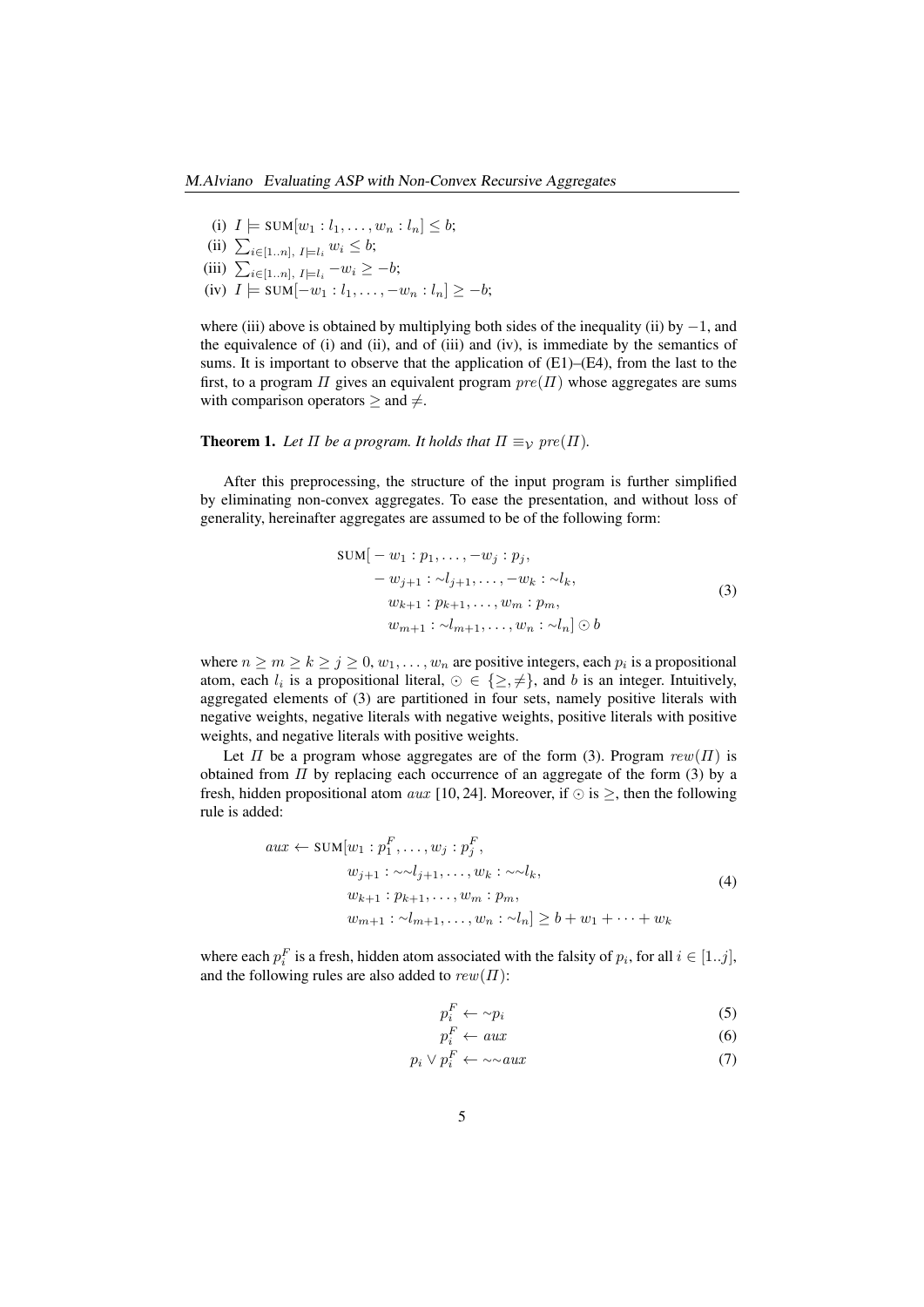Similarly, if  $\odot$  is  $\neq$ , then the following rules are added to  $rew(\Pi)$ :

$$
aux \leftarrow \text{SUM}[w_1 : p_1^F, \dots, w_j : p_j^F, \n w_{j+1} : \sim l_{j+1}, \dots, w_k : \sim l_k, \n w_{k+1} : p_{k+1}, \dots, w_m : p_m, \n w_{m+1} : \sim l_{m+1}, \dots, w_n : \sim l_n] \geq b + 1 + w_1 + \dots + w_k \n aux \leftarrow \text{SUM}[w_1 : p_1, \dots, w_j : p_j, \n w_{j+1} : \sim l_{j+1}, \dots, w_k : \sim l_k, \n w_{k+1} : p_{k+1}^F, \dots, w_m : p_m^F, \n w_{m+1} : \sim l_{m+1}, \dots, w_n : \sim l_n] \geq -b + 1 + w_{k+1} + \dots + w_n
$$
\n(9)

together with rules (5)–(7) for each new  $p_i^F$ . Intuitively, any atom of the form  $p_i^F$  introduced by the rewriting must be true whenever  $p_i$  is false, but also when *aux* is true, so to implement what is usually referred to as *saturation* in the literature. Rules (5) and (6) encode such an intuition. Moreover, rule (7) guarantees that at least one between  $p_i$ and  $p_i^F$  belongs to any model of reducts obtained from interpretations containing aux. It is interesting to observe that when *aux* belongs to  $I$  the satisfaction of the associated aggregate can be tested according to all subsets of I in the reduct  $F(\Pi, I)$ .

The intuition behind (4) is that an interpretation  $I$  satisfies an aggregate of the form (3) such that  $\odot$  is  $\geq$  if and only if the following inequality is satisfied:

$$
\sum_{i=1}^{j} -w_i \cdot I(p_i) + \sum_{i=j+1}^{k} -w_i \cdot I(\sim l_i) + \sum_{i=k+1}^{m} w_i \cdot I(p_i) + \sum_{i=m+1}^{n} w_i \cdot I(\sim l_i) \ge b \tag{10}
$$

where  $I(l) = 1$  if  $I \models l$ , and  $I(l) = 0$  otherwise, for all literals l. Moreover, inequality (10) is satisfied if and only if the following inequality is satisfied:

$$
\sum_{i=1}^{j} -w_i \cdot I(p_i) + \sum_{i=j+1}^{k} -w_i \cdot I(\sim l_i) + \sum_{i=k+1}^{m} w_i \cdot I(p_i) + \newline + \sum_{i=m+1}^{n} w_i \cdot I(\sim l_i) + w_1 + \cdots + w_k \geq b + \sum_{i=1}^{k} w_i
$$
\n(11)

and by distributivity (11) is equivalent to the following inequality:

$$
\sum_{i=1}^{j} w_i \cdot (1 - I(p_i)) + \sum_{i=j+1}^{k} w_i \cdot (1 - I(\sim l_i)) + \newline + \sum_{i=k+1}^{m} w_i \cdot I(p_i) + \sum_{i=m+1}^{n} w_i \cdot I(\sim l_i) \ge b + \sum_{i=1}^{k} w_i.
$$
\n(12)

Note that  $1 - I(l) = I(\sim l)$  for all literals l, and  $p_i^F$  is associated with the falsity of  $p_i$ , for all  $i \in [1..j]$ . It is important to observe that negation was not used for positive literals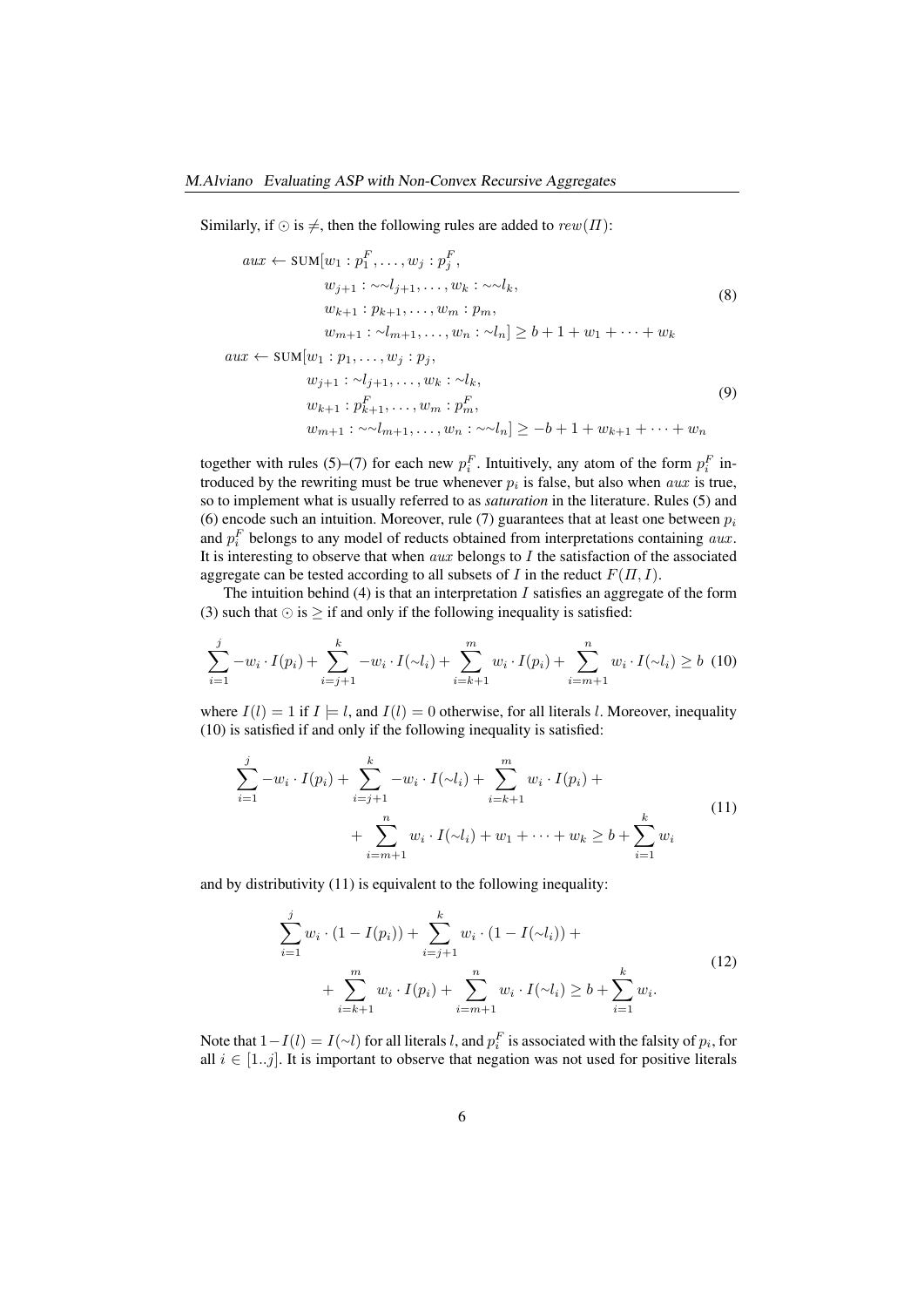in order to avoid oversimplifications in program reducts. Indeed, as already explained, for all  $i \in [1..j]$ , atom  $p_i^F$  will be derived true whenever  $p_i$  is false, but also when the aggregate is true.

The intuition behind (8)–(9) is similar. Essentially, an aggregate  $SUM(S) \neq b$  of the form (3) is true if and only if either SUM(S)  $> b + 1$  or SUM(S)  $\leq b - 1$  is true, and (E2) is applied to the second aggregate in order to use the previously explained rewriting. Let rew<sup>∗</sup> denote the composition rew ∘ pre.

*Example 3.* Consider again program  $\Pi_1$  from Example 1. Its rewriting  $rew^*(\Pi_1)$  is as follows:

|                             |                        | $x_1 \leftarrow \neg x_1$ $x_2 \leftarrow \neg x_2$ $y_1 \leftarrow$ unequal $y_2 \leftarrow$ unequal $\perp \leftarrow \neg$ unequal |
|-----------------------------|------------------------|---------------------------------------------------------------------------------------------------------------------------------------|
| $unequal \leftarrow aux$    |                        | $aux \leftarrow \text{SUM}[1:x_1^F; 2:x_2^F; 2:y_1^F; 3:y_2^F] \geq 4$                                                                |
|                             |                        | $aux \leftarrow \text{SUM}[1:x_1; 2:x_2; 2:y_1; 3:y_2] \geq 6$                                                                        |
| $x_1^F \leftarrow \sim x_1$ |                        | $x_1^F \leftarrow aux \qquad x_1 \vee x_1^F \leftarrow \sim \sim aux$                                                                 |
| $x_2^F \leftarrow \sim x_2$ | $x_2^F \leftarrow aux$ | $x_2 \vee x_2^F \leftarrow \sim \sim au x$                                                                                            |
| $y_1^F \leftarrow \sim y_1$ | $y_1^F \leftarrow aux$ | $y_1 \vee y_1^F \leftarrow \sim \sim au x$                                                                                            |
| $y_2^F \leftarrow \sim y_2$ | $y_2^F \leftarrow aux$ | $y_2 \vee y_2^F \leftarrow \sim \sim a u x$                                                                                           |

The only stable model of  $rew^*(\Pi_1)$  is  $\{x_1, \text{unequal}, y_1, y_2, \text{aux}, x_1^F, x_2^F, y_1^F, y_2^F\}.$ 

Correctness of the rewriting can be established by slightly adapting the proof by [4].

**Theorem 2** (Correctness). Let  $\Pi$  be a program. It holds that  $\Pi \equiv_{At(\Pi)} rev^*(\Pi)$ .

#### 4 Implementation

The rewritings introduced in Section 3 have been implemented in a prototype system written in Python and available at the following URL: http://alviano.net/ software/f-stable-models/. The prototype accepts an input language whose syntax is almost conformant to ASP Core 2.0 [2]. It is a first-order language, meaning that propositional atoms are replaced by first-order atoms made of a predicate and a list or terms, where each term is an object constant, an object variable, or a composed term obtained by combining a function symbol with other terms. As usual in ASP, all variables are universally quantified, so that the propositional semantics given in Section 2 can be used after a grounding phase that replaces variables by constants in all possible ways.

The only exception to the ASP Core 2.0 format is that sums have to be encoded using the standard predicates  $f_{sum}$  and  $f_{set}$ . Moreover, only positive literals can occur in aggregation sets. In more detail, a sum of the form  $SUM[w_1 : p_1, \ldots, w_n :$  $p_n$   $\odot$  b, where  $n \geq 0$ ,  $b, w_1, \ldots, w_n$  are integers,  $p_1, \ldots, p_n$  are (first-order) atoms, and  $\odot \in \{<,\leq, \geq, >, =, \neq\}$  is encoded by the following first-order atom:

$$
f\_sum(id, \mu(\odot), b)
$$

where  $\mu(\bigcirc)$  equals "<", "<=", ">=", ">", "=", or "!=", and *id* is an identified for the aggregation set, encoded by the following rules:

$$
f_{-}set(id, w_1, p_1) \leftarrow p_1 \qquad \cdots \qquad f_{-}set(id, w_n, p_n) \leftarrow p_n
$$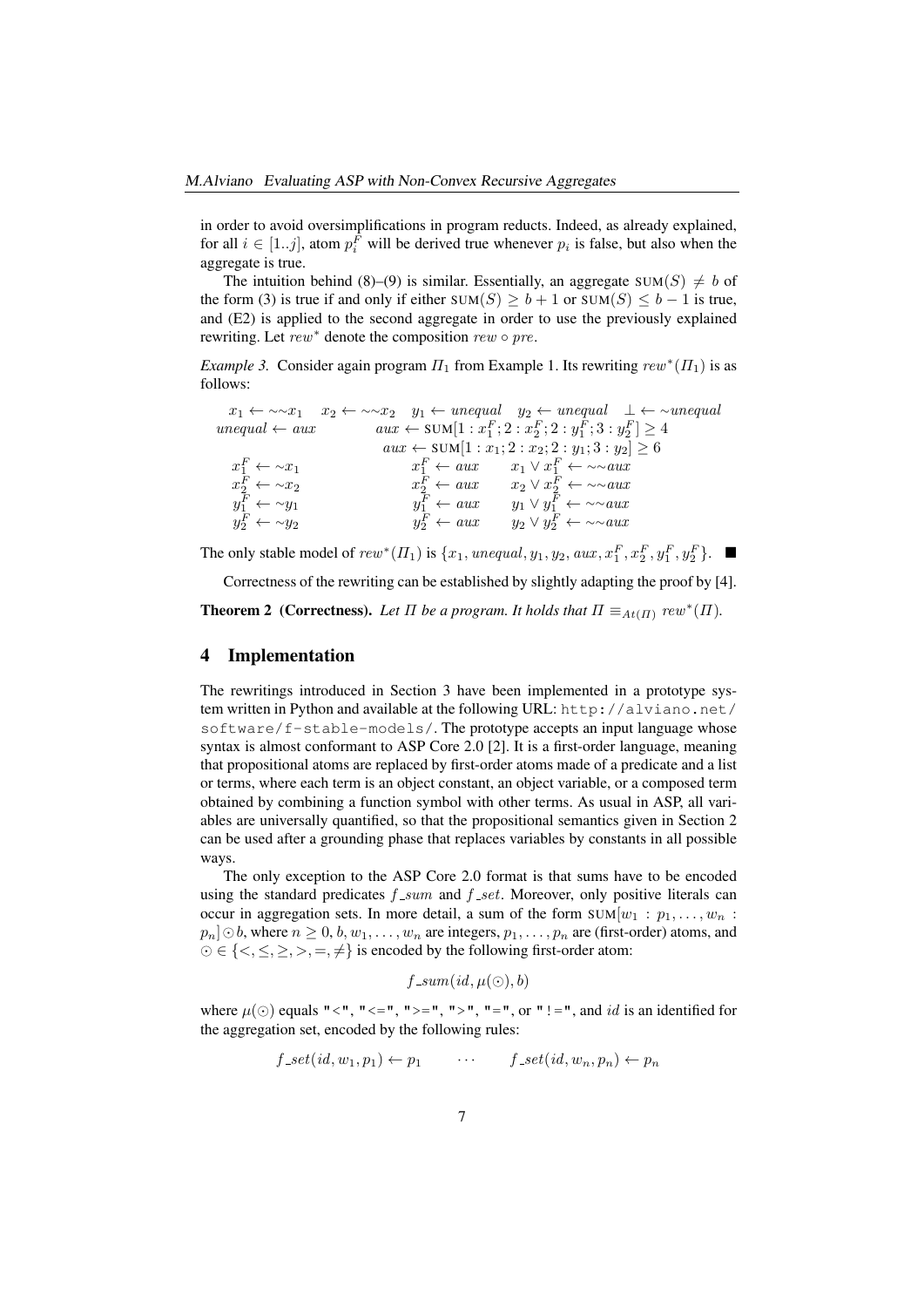where a body  $p_i$  ( $i \in [1..n]$ ) can be omitted if  $p_i$  has no variables. (It is also possible to extend a body of the above rules in order to further constrain the aggregation set; for example, arithmetic expressions can be used to restrict the selection of atoms in the aggregation sets.)

*Example 4.* Program  $\Pi_1$  from Example 1 is encoded as follows:

| $x_1 := not not x_1.$ | unequal : $-f$ _sum(uneq, "!=", 5).    |
|-----------------------|----------------------------------------|
| $x_2 := not not x_2.$ | $f$ <sub>-</sub> set(uneq, 1, $x_1$ ). |
| $y_1 :=$ unequal.     | $f$ <sub>-</sub> set(uneq, 2, $x_2$ ). |
| $y_2 :=$ unequal.     | $f$ <sub>-</sub> set(uneq, 2, $y_1$ ). |
| $:$ - not unequal.    | $f$ <sub>-Set</sub> (uneq, 3, $y_2$ ). |
|                       |                                        |

where not encodes the negation as failure symbol <sup>∼</sup>, and rules with empty head are integrity constraints, i.e., rules whose head is equivalent to ⊥.

Alternatively, instances of Generalized Subset Sum can be specified by means of facts involving predicates *exists*, all, and *bound*. For example, the instance above is encoded by the following facts:

```
exists(x_1, 1). all(y_1, 2). bound(5).<br>exists(x<sub>2</sub>, 2). all(y_2, 3).exists(x_2, 2).
```
A program encoding the Generalized Subset Sum problem for instances encoded by these predicates is the following:

> $true(X, C) : - exists(X, C), not not true(X, C).$  $true(X, C) :- all(X, C), unequal.$ :− not unequal. unequal :  $-f$ \_sum(uneq, "!=", B), bound(B).  $f$  \_set(uneq, C, true $(X, C)$ ) : - true $(X, C)$ .

where  $X$ ,  $C$ , and  $B$  are object variables.

Given a program encoded as described above, the prototype obtains its propositional version by means of the grounder GRINGO. During the grounding phase, instances of predicate  $f_{sym}$  are considered *external*, i.e., they are assigned the truth value *undefined* in order to prevent their elimination. These instances and those of predicate  $f_{set}$ are identified and mapped in data structures of the prototype, so to have an internal representation of all sums occurring in the propositional program. The rewritings presented in Section 3 are then applied to these sums in order to eliminate any non-convexity. The new sums, and any additional rule introduced by the rewriting process, are added to the propositional program. Finally, the propositional program is printed to the standard output using the numeric format of GRINGO, so that CLASP can be used for computing its F-stable models, which eventually coincide with the F-stable models of the original program because additional atoms are hidden.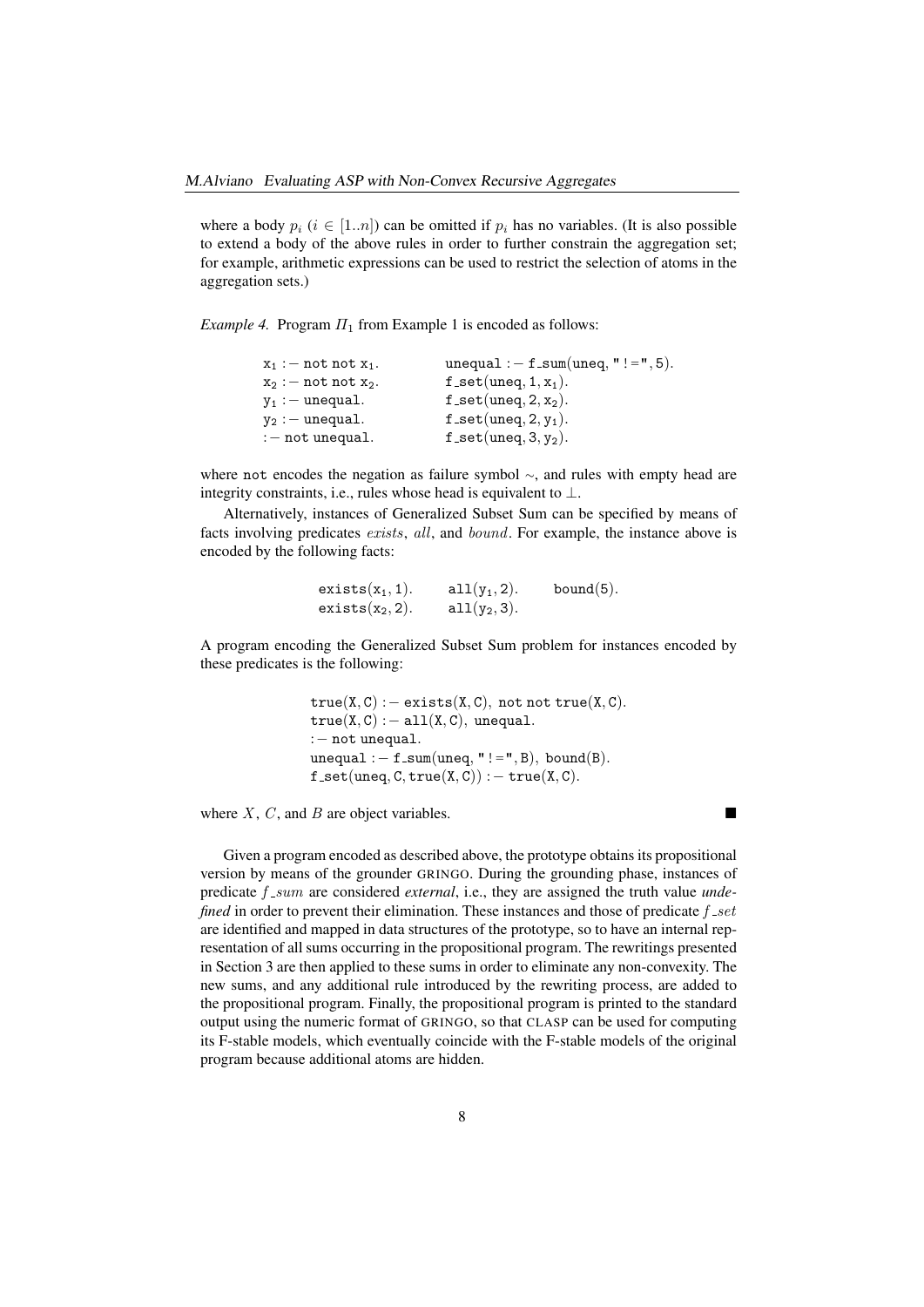#### 5 Experiment

The implemented rewritings were tested on a few domains that can be encoded using recursive sums. One of them is the Generalized Subset Sum problem presented in the introduction, which is of particular relevance in this experiment because its natural encoding in ASP requires a recursive non-convex sum. In fact, an ASP encoding for this problem that does not rely on recursive sums is not available, and therefore in this case the performance of the prototype was compared with an SMT encoding fed into  $Z3$ . The other two problems considered in this experiment are  $k$ -Clique-Coloring and 2-QBF,  $\Sigma_2^p$ -complete problems whose natural encodings in ASP do not rely on recursive sums. In these two cases, an alternative encoding using recursive sums can be obtained, even if usually paying an overhead on the running time. The aim of the experiment for these two problems is to evaluate such an overhead. All tested instances are available at the following URL: http://archives.alviano.net/ publications/2015/RCRA2015-experiment.zip.

The experiment was run on an Intel Xeon CPU 2.4 GHz with 16 GB of RAM. CPU and memory usage were limited to 900 seconds and 15 GB, respectively. GRINGO, CLASP, and Z3 were tested with their default settings. Their performances were measured by PYRUNLIM (http://alviano.net/software/pyrunlim/). The results are reported in Table 1, where each row reports the number of instances and, for each tested ASP encoding, the number of solved instances, the average execution time and the average memory consumption. Data for Z3 are not reported in the table because it was run only on Generalized Subset Sum, discussed below.

*Generalized Subset Sum [6].* Two vectors u and v of integers as well as an integer b are given, and the task is to decide whether the formula  $\exists x \forall y (ux+vy \neq b)$  is true, where x and y are vectors of binary variables of the same length as  $u$  and  $v$ , respectively. For an instance such that  $u = u_1, \dots, u_m$   $(m \ge 1)$  and  $v = v_1, \dots, v_n$   $(n \ge 1)$  the following ASP encoding was tested (actually, its non-propositional version):

```
x_i \leftarrow \sim x_i \qquad \forall i \in [1..m]<br>
y_i \leftarrow unequal \qquad \forall i \in [1..n]y_i \leftarrow unequal\perp \leftarrow \simunequal
unequal \leftarrow \text{SUM}[u_1:x_1,\ldots,u_m:x_m,v_1:y_1,\ldots,v_n:y_n] \neq b
```

|                                                 |                                               |  | Aggregates Alternative |  |  |  |  |  |
|-------------------------------------------------|-----------------------------------------------|--|------------------------|--|--|--|--|--|
|                                                 | Benchmark inst sol time mem sol time mem      |  |                        |  |  |  |  |  |
| Generalized Subset Sum 46 38 1.1 44 n/a n/a n/a |                                               |  |                        |  |  |  |  |  |
| $2-QBF$                                         | k-Clique Coloring 60 60 177.2 863 60 20.9 205 |  |                        |  |  |  |  |  |
|                                                 | Preprocessing Track 17 8 64.8 171 9 98.3 171  |  |                        |  |  |  |  |  |
|                                                 | QBFLib Track 32 1 0.1 101 1 0.1 102           |  |                        |  |  |  |  |  |
|                                                 | Application Track 48 13 126.1 45 19 22.7 45   |  |                        |  |  |  |  |  |

Table 1. Performance of GRINGO+CLASP (number of solved instances; average execution time in seconds; average memory consumption in MB).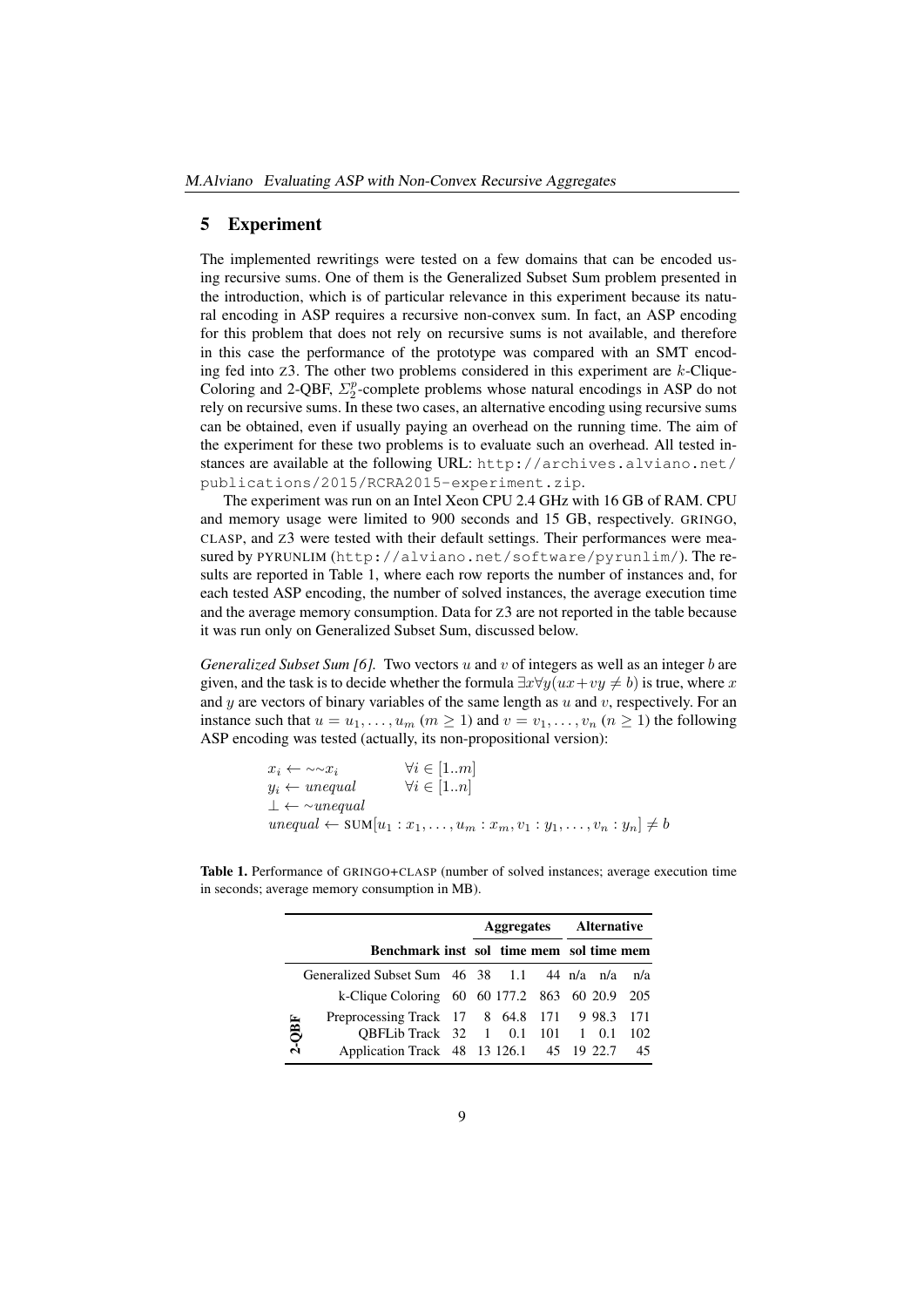As for Z3, the following SMT encoding was tested:

 $\forall y_1 \cdots \forall y_n ( \text{ite}(x_1, u_1, 0) + \cdots + \text{ite}(x_m, u_m, 0) +$  $ite(y_1, v_1, 0) + \cdots + ite(y_n, v_n, 0) \neq b)$ 

where  $x_1, \ldots, x_m$  and  $y_1, \ldots, y_n$  are Boolean constants and variables, respectively, and  $ite(\phi, t_1, t_2)$  is an *if-then-else* expression, i.e., its interpretation is  $t_1$  if  $\phi$  is true, and  $t_2$ otherwise. As reported in the table, the ASP encoding leads to an excellent performance in many cases, with 38 solved instances and an average execution time of around 1.1 seconds. The performance achieved within the SMT encoding is instead less attractive, with only 14 solved instances and an average execution time of around 34.7 seconds. The tested ASP solver is also more efficient in memory, using 44 MB on average, while 148 MB are used by Z3 to solve the SMT instances. The reason of such different performances is that SMT is a more expressive language, allowing arbitrary alternations of quantifies, while in ASP at most one alternation can be simulated by means of saturation techniques. It turns out that ASP solvers can implement more optimized algorithms for problems on the second level of the polynomial hierarchy.

k-Clique-Coloring [29]. Given a graph  $G = (V, E)$  with n nodes, and an integer  $k \geq 2$ , is possible to assign k colors to vertices in V such that each maximal clique K of  $G$ contains two vertices of different colors? The tested encoding using non-convex sums is reported below (again, its non-propositional version was actually tested).

 $x_c \leftarrow \sim x_c$ <br>  $\perp \leftarrow \text{SUM}[1:x_1,\ldots,1:x_k] \neq 1.$ <br>  $\forall x \in V, \forall c \in [1..k]$  $\bot \leftarrow \text{SUM}[1:x_1,\ldots,1:x_k] \neq 1.$  $\perp \leftarrow \sim$ saturate  $in_x \vee out_x \leftarrow$ <br>  $in_x \leftarrow saturate$ <br>  $\forall x \in V$ <br>  $\forall x \in V$  $in_x \leftarrow saturate$ <br>  $out_x \leftarrow saturate$ <br>  $\forall x \in V$ <br>  $\forall x \in V$  $out_x \leftarrow saturate$ <br>saturate  $\leftarrow in_x, in_y$  $\forall x, y \in V, x \neq y, (x, y) \notin E$ <br> $\forall x, y \in V, \forall c, d \in [1..k], c \neq d$  $sature \leftarrow in_x, in_y, x_c, y_d$  $\textit{saturate} \leftarrow \textit{out}_x, \textit{SUM}[n: \textit{saturate},$  $-1: in_{y_1}, \ldots, -1: in_{y_{n-1}},$  $1 : in_{z_1}, \ldots, 1 : in_{z_j}$  $\forall x \in V$ , where  $\{y_1,\ldots,y_{n-1}\}=V\setminus\{x\},\$  $\{z_1, \ldots, z_j\} = \{z \mid (x, z) \in E\}$ 

Intuitively, a color is assigned to each vertex, and the saturation is activated whenever one of the following conditions is verified:

- the guessed K contains two non-adjacent nodes, i.e., K is not a clique;
- $-$  the guessed K contains two nodes with different colors;
- there is a vertex  $x \in V \setminus K$  such that x is adjacent to all vertices in K, i.e., K is not a maximal clique.

The alternative encoding not using recursive sums is obtained by replacing the last rule above with the following rule:

$$
saturate \leftarrow out_x, out_{y_1}, \dots, out_{y_j} \qquad \forall x \in V
$$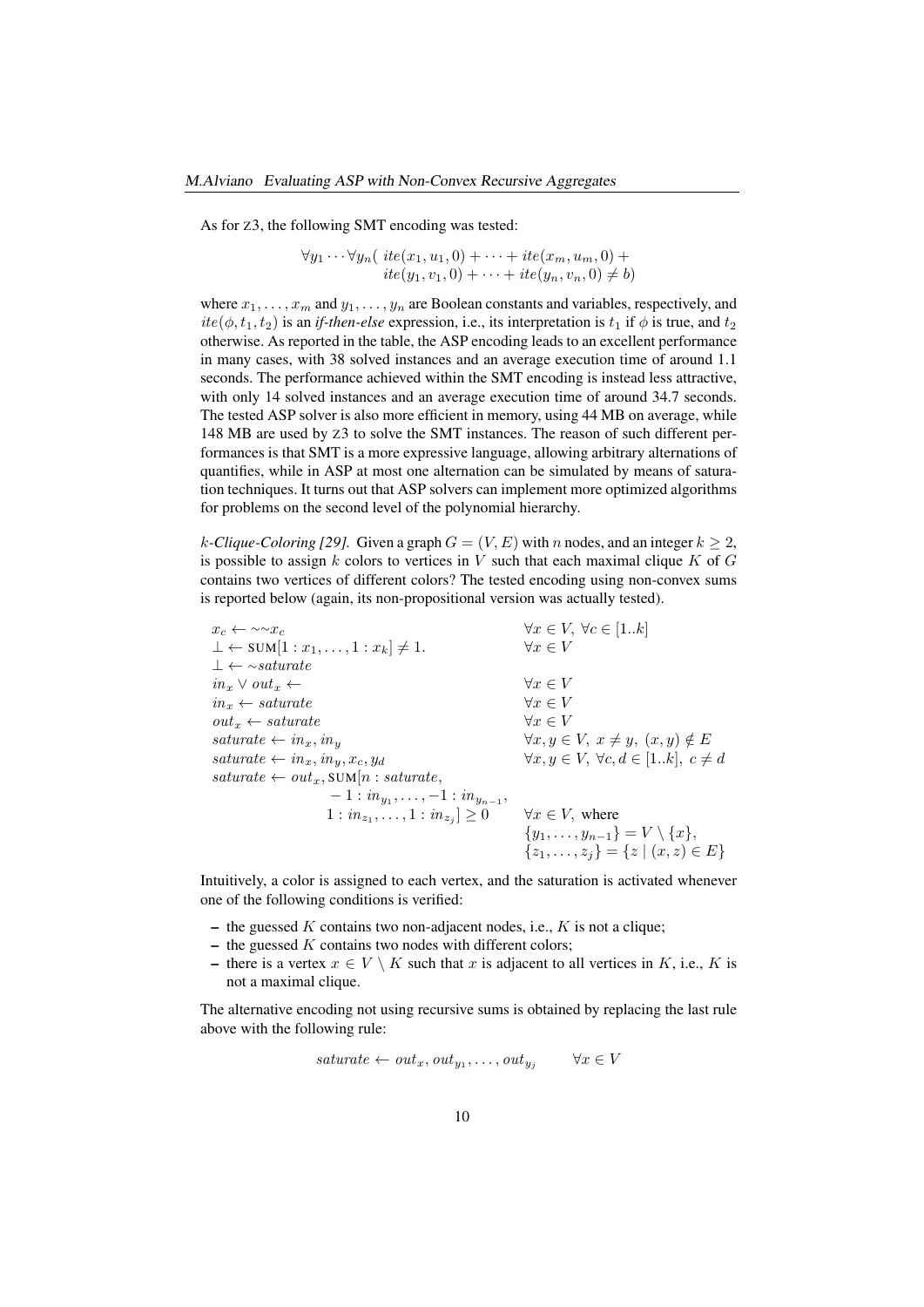where  $\{y_1, \ldots, y_j\} = \{y \in V \setminus \{x\} \mid (x, y) \notin E\}$ . Intuitively, in this case the third condition leading to saturate is the following:

– there is a vertex  $x \in V \setminus K$  such that all vertices in V that are not adjacent to x do not belong to  $K$ , i.e.,  $K$  is not a maximal clique.

For this problem, both encodings lead to solve all tested instances, which are the graphs submitted to the 4th ASP Competition [2] for the Graph Coloring problem. However, the overhead due to the use of recursive non-convex aggregates slows the computation down by a factor of 8, and also the memory consumption is around 4 times higher.

*2-QBF.* Given a 2-DNF  $\exists \overline{x} \forall \overline{y} \phi$ , is the formula valid? The tested encoding not using sums is the following:

| $x \leftarrow \sim \sim x$                       | $\forall x \in \overline{x}$                              |
|--------------------------------------------------|-----------------------------------------------------------|
| $\perp \leftarrow \sim$ saturate                 |                                                           |
| $y^T \vee y^F \leftarrow$                        | $\forall y \in \overline{y}$                              |
| $y^T \leftarrow saturate$                        | $\forall y \in \overline{y}$                              |
| $y^F \leftarrow saturate$                        | $\forall y \in \overline{y}$                              |
| saturate $\leftarrow \mu(l_1), \ldots, \mu(l_n)$ | $\forall l_1 \wedge \cdots \wedge l_n \in \phi, n \geq 1$ |

where  $\mu(x) = x$  and  $\mu(\neg x) = \neg x$  for all  $x \in \overline{x}$ , and  $\mu(y) = y^T$  and  $\mu(\neg y) = y^F$  for all  $y \in \overline{y}$ . An equivalent encoding using non-convex sums can be obtained by replacing all rules with  $y^T$  or  $y^F$  in the head with the following rules:

$$
y^T \leftarrow \text{SUM}[1: \text{saturate}, -1: y^F] \ge 0 \qquad \forall y \in \overline{y}
$$
  

$$
y^F \leftarrow \text{SUM}[1: \text{saturate}, -1: y^T] \ge 0 \qquad \forall y \in \overline{y}
$$

The tested instances are all the 2-QBF instances in the QBF Gallery 2014 (http: //qbf.satisfiability.org/gallery/results.html). Also in this case there is an overhead due to the unnatural use of non-convex sums. It impacts significantly on the Application Track, where the difference in terms of solved instances is 6.

#### 6 Related Work

F-stable model semantics [14, 17] is implemented by widely-used ASP solvers [15, 20]. The original definition in [14, 17] is slightly different than the one provided in Section 2. In fact, propositional formulas can be arbitrarily nested in [17], while a more constrained structure is assumed in this paper in order to achieve an efficient implementation. On the other hand, double negation is not permitted in [14], even if it can be simulated by means of auxiliary atoms: a rule  $p \leftarrow \sim p$  can be equivalently encoded by using a fresh atom  $p^F$  and the following subprogram:  $\{p \leftarrow \sim p^F, p^F \leftarrow \sim p\}$ . Similarly, negated literals cannot occur in the aggregates considered by [14] but again can must be encoded by means of auxiliary atoms. Another difference with [14] is on negated aggregates, which are not permitted by the language considered in this paper because [17] and [14] actually assign different semantics to programs with negated aggregates. As a final remark, the reduct of [14] does not remove negated literals from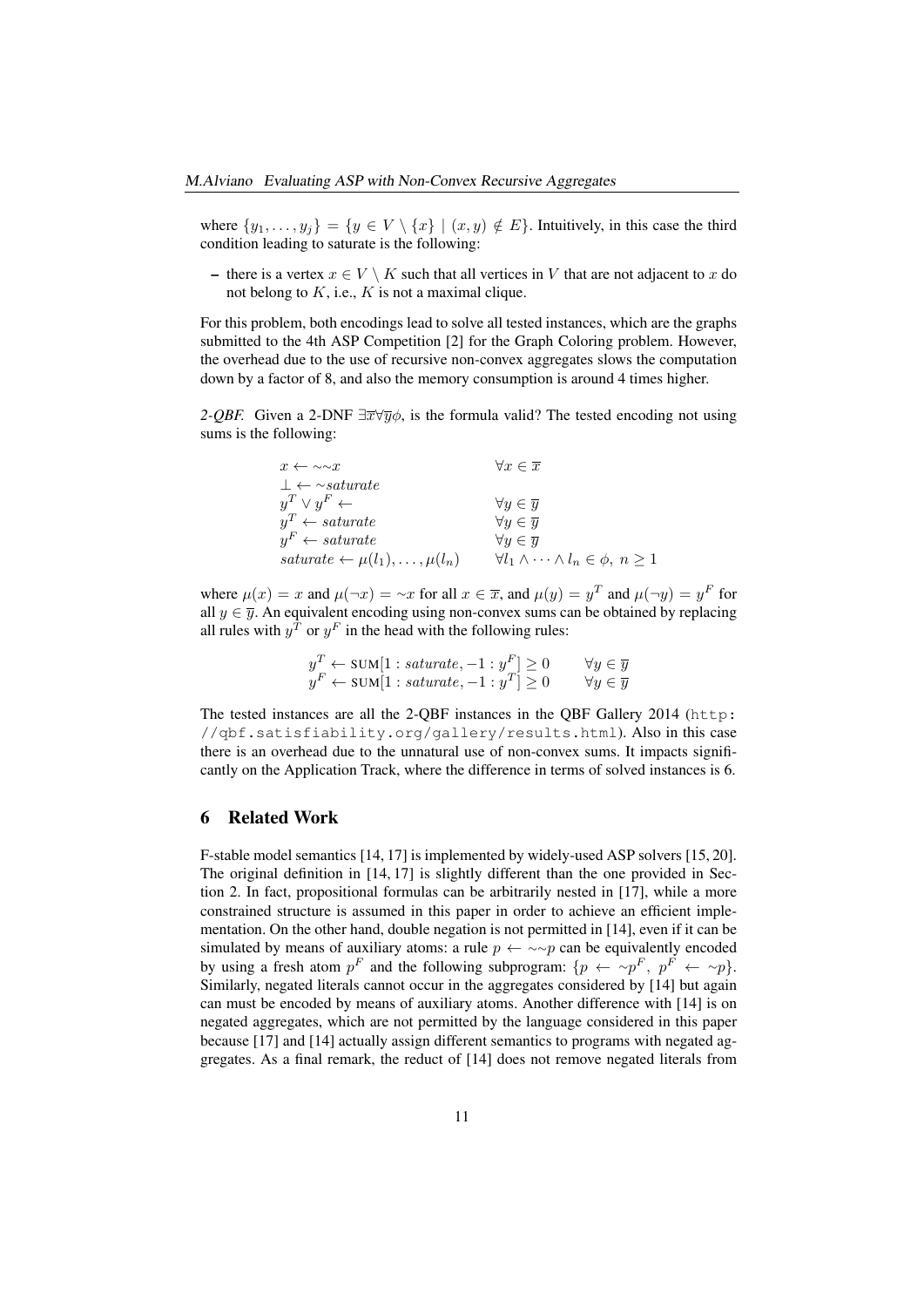satisfied bodies, which however are necessarily true in all counter-models because double negation is not allowed.

Techniques to rewrite logic programs with aggregates into equivalent programs with simpler aggregates were investigated in the literature right from the beginning [32]. In particular, rewritings into LPARSE-like programs, which differ from those presented in this paper, were considered in [26]. As a general comment, since disjunction is not considered in [26], all aggregates causing a jump from the first to the second level of the polynomial hierarchy are excluded a priori. This is the case for aggregates of the form SUM(S)  $\neq b$ , AVG(S)  $\neq b$ , and COUNT(S)  $\neq b$ , as first noted by [33], but also for comparators other than  $\neq$  when negative weights are involved. In fact, in [26] negative weights are eliminated by a rewriting similar to the one in (4), but negated literals are introduced instead of auxiliary atoms, which may lead to unintuitive results [18]. A different rewriting was presented by [17], whose output are programs with nested expressions, a construct that is not supported by current ASP systems. Other relevant rewriting techniques were proposed in [8, 7], and proved to be quite efficient in practice. However, these rewritings produce aggregate-free programs preserving F-stable models only in the stratified case, or if recursion is limited to convex aggregates. On the other hand, it is interesting to observe that the rewritings of [8, 7] are applicable to the output of the rewritings presented in this paper in order to completely eliminate aggregates, thus preserving F-stable models in general.

Several other stable model semantics were proposed for interpreting logic programs with aggregates. Many of these semantics rely on stability checks that are not based on minimality [30, 31, 33], and therefore the rewritings presented by [4] and recalled in Section 3 cannot be used for these semantics. A more recent proposal is based on a stability check that essentially eliminates aggregates from program reducts [23], and therefore the rewritings by [4] cannot help also in this case. Finally, there are other ASP constructs that are semantically close to aggregates, such as DL [13] and HEX [12] atoms, for interacting with external knowledge bases possibly expressed in different languages; as these constructs cannot be compactly reduced to sums in general, the rewritings by [4] do not apply to these languages as well.

## 7 Conclusion

ASP takes advantage of several constructs to ease the representation of complex knowledge. Aggregation functions are among the most commonly used constructs in ASP specifications. The rewritings proposed by [4] provide a concrete simplification of the structure of aggregations in input programs, so to improve the efficiency of low-level reasoners. Such rewritings are implemented in a prototype system, presented in this paper, which reported a reasonable performance on benchmarks for which more tailored encodings using disjunction in rule heads exist. More relevant, when such an aggregate-free encoding is unknown or untuitive, for example in the Generalized Subset Sum problem, the rewritings implemented in the prototype are particularly useful. Indeed, in this specific benchmark ASP solving significantly outperforms an alternative encoding in the more expressive language of SMT.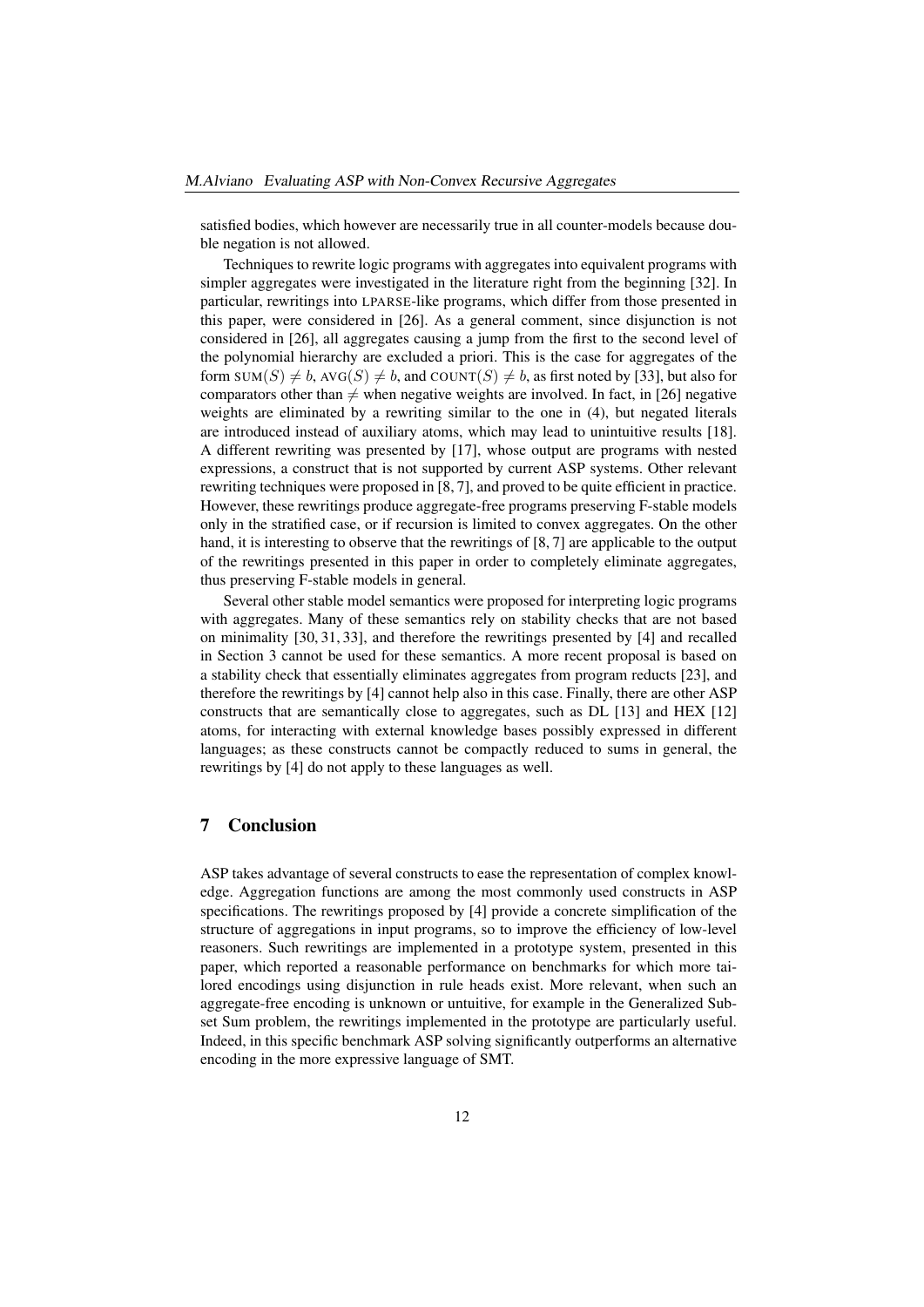It must be remarked that this is only a preliminary evaluation of recursive nonconvex aggregates in ASP. For the future, we plan to collect more encodings for problems that can be easily represented by using recursive non-convex aggregates, so to obtain a more suitable test suite for evaluating the efficiency of ASP solvers in presence of aggregations of this kind. Moreover, we will investigate alternative mappings of common aggregation functions into sums, with the aim of simplifying some of the rewritings by [4]. In particular, concerning ODD and EVEN, the rewritings by [4] are quadratic in size, and hence an interesting question to answer is whether there exist alternative rewritings of these aggregations whose sizes remain linear.

#### **References**

- 1. Abseher, M., Bliem, B., Charwat, G., Dusberger, F., Woltran, S.: Computing secure sets in graphs using answer set programming. In: Inclezan, D., Maratea, M. (eds.) Seventh International Workshop on Answer Set Programming and Other Computing Paradigms (ASPOCP 2014) (2014)
- 2. Alviano, M., Calimeri, F., Charwat, G., Dao-Tran, M., Dodaro, C., Ianni, G., Krennwallner, T., Kronegger, M., Oetsch, J., Pfandler, A., Puhrer, J., Redl, C., Ricca, F., Schneider, P., ¨ Schwengerer, M., Spendier, L.K., Wallner, J.P., Xiao, G.: The fourth answer set programming competition: Preliminary report. In: Cabalar, P., Son, T.C. (eds.) LPNMR. pp. 42–53. LNCS (2013)
- 3. Alviano, M., Faber, W.: The complexity boundary of answer set programming with generalized atoms under the FLP semantics. In: Cabalar, P., Son, T.C. (eds.) Logic Programming and Nonmonotonic Reasoning, 12th International Conference, LPNMR 2013, Corunna, Spain, September 15-19, 2013. Proceedings. Lecture Notes in Computer Science, vol. 8148, pp. 67– 72. Springer (2013), http://dx.doi.org/10.1007/978-3-642-40564-8\_7
- 4. Alviano, M., Faber, W., Gebser, M.: Rewriting recursive aggregates in answer set programming: back to monotonicity. Theory and Practice of Logic Programming (2015), to appear
- 5. Bartholomew, M., Lee, J., Meng, Y.: First-order semantics of aggregates in answer set programming via modified circumscription. In: Logical Formalizations of Commonsense Reasoning, Papers from the 2011 AAAI Spring Symposium, Technical Report SS-11-06, Stanford, California, USA, March 21-23, 2011. AAAI (2011), http://www.aaai.org/ ocs/index.php/SSS/SSS11/paper/view/2472
- 6. Berman, P., Karpinski, M., Larmore, L.L., Plandowski, W., Rytter, W.: On the complexity of pattern matching for highly compressed two-dimensional texts. J. Comput. Syst. Sci. 65(2), 332–350 (2002), http://dx.doi.org/10.1006/jcss.2002.1852
- 7. Bomanson, J., Gebser, M., Janhunen, T.: Improving the normalization of weight rules in answer set programs. In: Ferme, E., Leite, J. (eds.) JELIA 2014, Funchal, ´ Madeira, Portugal, September 24-26, 2014. Proceedings. Lecture Notes in Computer Science, vol. 8761, pp. 166–180. Springer (2014), http://dx.doi.org/10.1007/ 978-3-319-11558-0\_12
- 8. Bomanson, J., Janhunen, T.: Normalizing cardinality rules using merging and sorting constructions. Lecture Notes in Computer Science, vol. 8148, pp. 187–199. Springer (2013), http://dx.doi.org/10.1007/978-3-642-40564-8\_19
- 9. Brewka, G., Eiter, T., Truszczynski, M.: Answer set programming at a glance. Commun. ACM 54(12), 92–103 (2011), http://doi.acm.org/10.1145/2043174. 2043195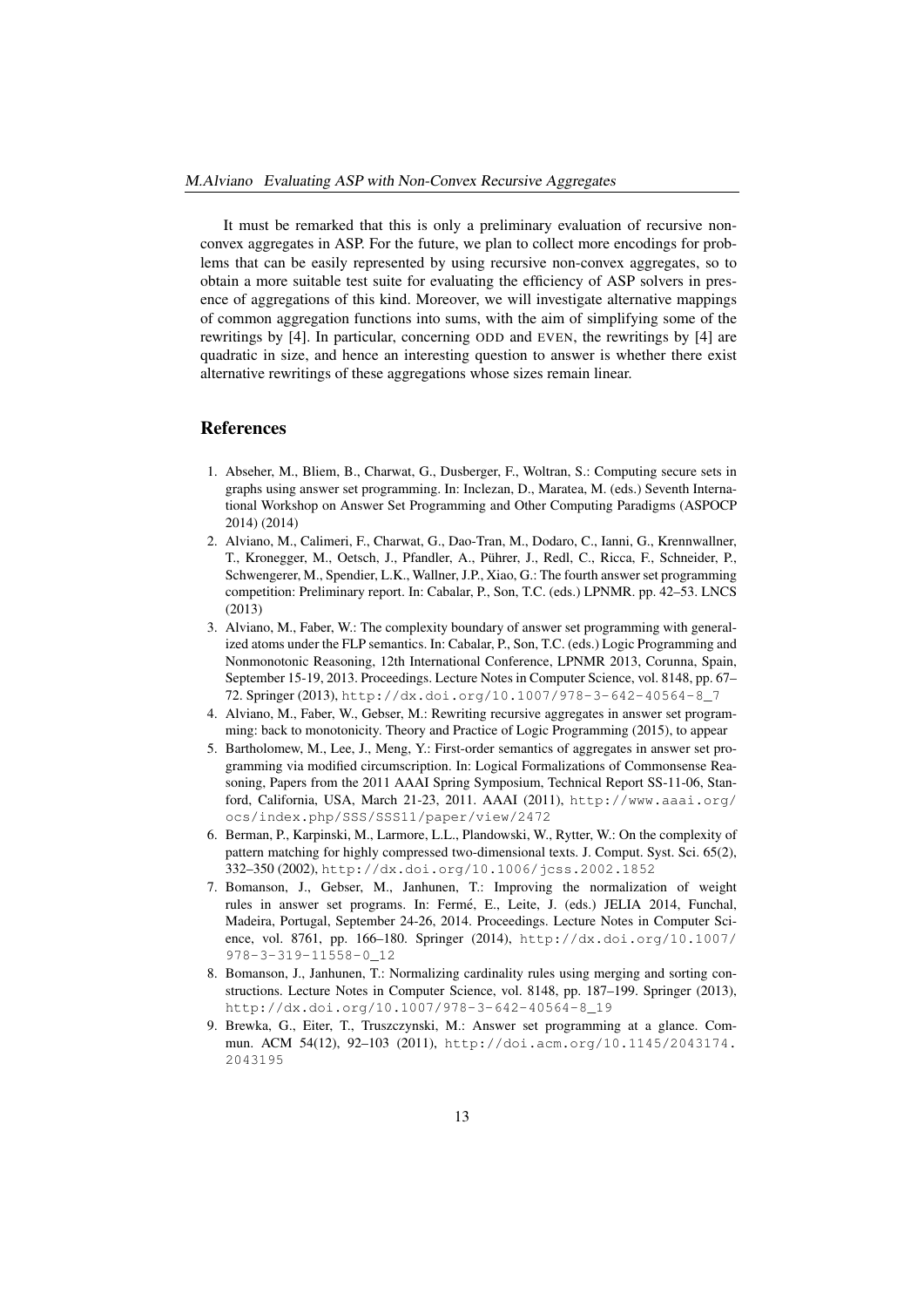- 10. Eiter, T., Tompits, H., Woltran, S.: On solution correspondences in answer set programming. In: Kaelbling, L., Saffiotti, A. (eds.) Proceedings of the Nineteenth International Joint Conference on Artificial Intelligence (IJCAI'05). pp. 97–102. Professional Book Center (2005)
- 11. Eiter, T., Fink, M., Krennwallner, T., Redl, C.: Conflict-driven ASP solving with external sources. Theory and Practice of Logic Programming 12(4-5), 659–679 (2012), http:// dx.doi.org/10.1017/S1471068412000233
- 12. Eiter, T., Fink, M., Krennwallner, T., Redl, C., Schuller, P.: Efficient hex-program evaluation ¨ based on unfounded sets. J. Artif. Intell. Res. (JAIR) 49, 269–321 (2014), http://dx. doi.org/10.1613/jair.4175
- 13. Eiter, T., Ianni, G., Lukasiewicz, T., Schindlauer, R., Tompits, H.: Combining answer set programming with description logics for the semantic web. Artif. Intell. 172(12-13), 1495– 1539 (2008), http://dx.doi.org/10.1016/j.artint.2008.04.002
- 14. Faber, W., Pfeifer, G., Leone, N.: Semantics and complexity of recursive aggregates in answer set programming. Artif. Intell. 175(1), 278–298 (2011), http://dx.doi.org/10. 1016/j.artint.2010.04.002
- 15. Faber, W., Pfeifer, G., Leone, N., Dell'Armi, T., Ielpa, G.: Design and implementation of aggregate functions in the DLV system. Theory and Practice of Logic Programming 8(5-6), 545–580 (2008), http://dx.doi.org/10.1017/S1471068408003323
- 16. Ferraris, P.: Answer sets for propositional theories. In: Baral, C., Greco, G., Leone, N., Terracina, G. (eds.) Proceedings of the Eighth International Conference on Logic Programming and Nonmonotonic Reasoning (LPNMR'05). Lecture Notes in Artificial Intelligence, vol. 3662, pp. 119–131. Springer-Verlag (2005)
- 17. Ferraris, P.: Logic programs with propositional connectives and aggregates. ACM Trans. Comput. Log. 12(4), 25 (2011), http://doi.acm.org/10.1145/1970398. 1970401
- 18. Ferraris, P., Lifschitz, V.: Weight constraints as nested expressions. Theory and Practice of Logic Programming 5(1-2), 45–74 (2005), http://dx.doi.org/10.1017/ S1471068403001923
- 19. Gebser, M., Kaminski, R., König, A., Schaub, T.: Advances in *gringo* series 3. In: Delgrande, J.P., Faber, W. (eds.) LPNMR 2011, Vancouver, Canada, May 16-19, 2011. Proceedings. Lecture Notes in Computer Science, vol. 6645, pp. 345–351. Springer (2011), http:// dx.doi.org/10.1007/978-3-642-20895-9\_39
- 20. Gebser, M., Kaufmann, B., Schaub, T.: Conflict-driven answer set solving: From theory to practice. Artif. Intell. 187, 52–89 (2012), http://dx.doi.org/10.1016/j. artint.2012.04.001
- 21. Gelfond, M., Lifschitz, V.: The stable model semantics for logic programming. In: Kowalski, R.A., Bowen, K.A. (eds.) Logic Programming, Proceedings of the Fifth International Conference and Symposium, Seattle, Washington, August 15-19, 1988 (2 Volumes). pp. 1070–1080. MIT Press (1988)
- 22. Gelfond, M., Lifschitz, V.: Classical negation in logic programs and disjunctive databases. New Generation Comput. 9(3/4), 365–386 (1991), http://dx.doi.org/10.1007/ BF03037169
- 23. Gelfond, M., Zhang, Y.: Vicious circle principle and logic programs with aggregates. Theory and Practice of Logic Programming 14(4-5), 587–601 (2014), http://dx.doi.org/ 10.1017/S1471068414000222
- 24. Janhunen, T., Niemelä, I.: Applying visible strong equivalence in answer-set program transformations. In: Erdem, E., Lee, J., Lierler, Y., Pearce, D. (eds.) Correct Reasoning: Essays on Logic-Based AI in Honour of Vladimir Lifschitz. Lecture Notes in Computer Science, vol. 7265, pp. 363–379. Springer-Verlag (2012)
- 25. Lifschitz, V., Pearce, D., Valverde, A.: Strongly equivalent logic programs. ACM Transactions on Computational Logic 2(4), 526–541 (2001)